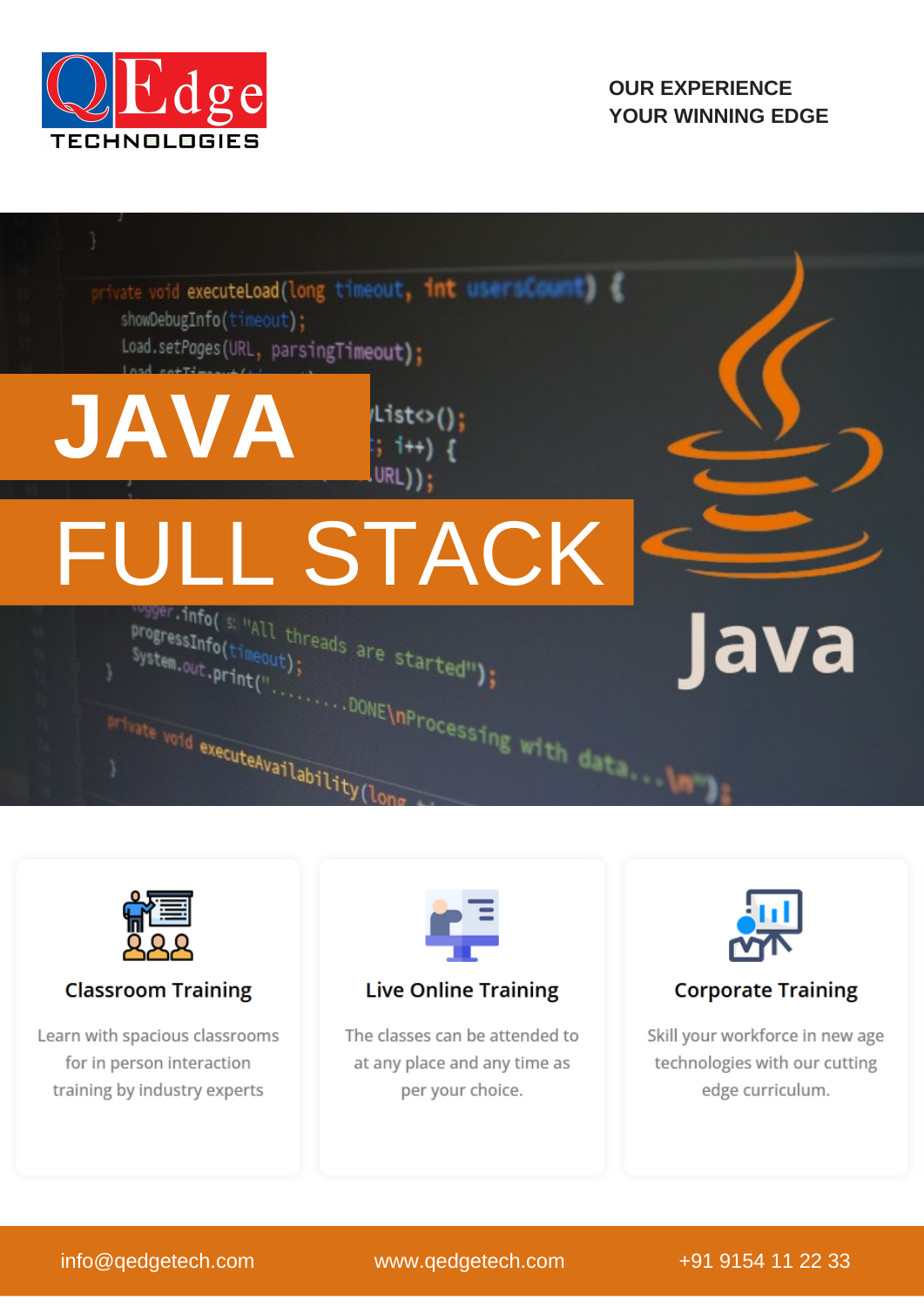

## **Java Full Stack**

#### **Core Java**

- Introduction to Java
- Data Types and Variables
- Classes and Objects
- Object Oriented Programming
- Constructors
- Control Statements
- Abstract Classes
- Interfaces
- Packages
- Exception Handling
- Multi-threading
- Collection Framework
- **•** Generics
- Input Output Streams
- Java 8 Features

#### **JDBC**

- Introduction to SQL
- Introduction to JDBC
- Architecture of JDBC
- Types of Drivers
	- o JDBC-ODBC Bridge Driver
	- o Native-API Driver
	- o Network Protocol Driver
	- o Thin Driver
- CRUD Operations using JDBC in Java
- Batch Processing
- Transaction Management

#### **Hibernate**

**Phone: +91 91541112233 Mail Id: info@qedgetech.com https://www.qedgetech.com**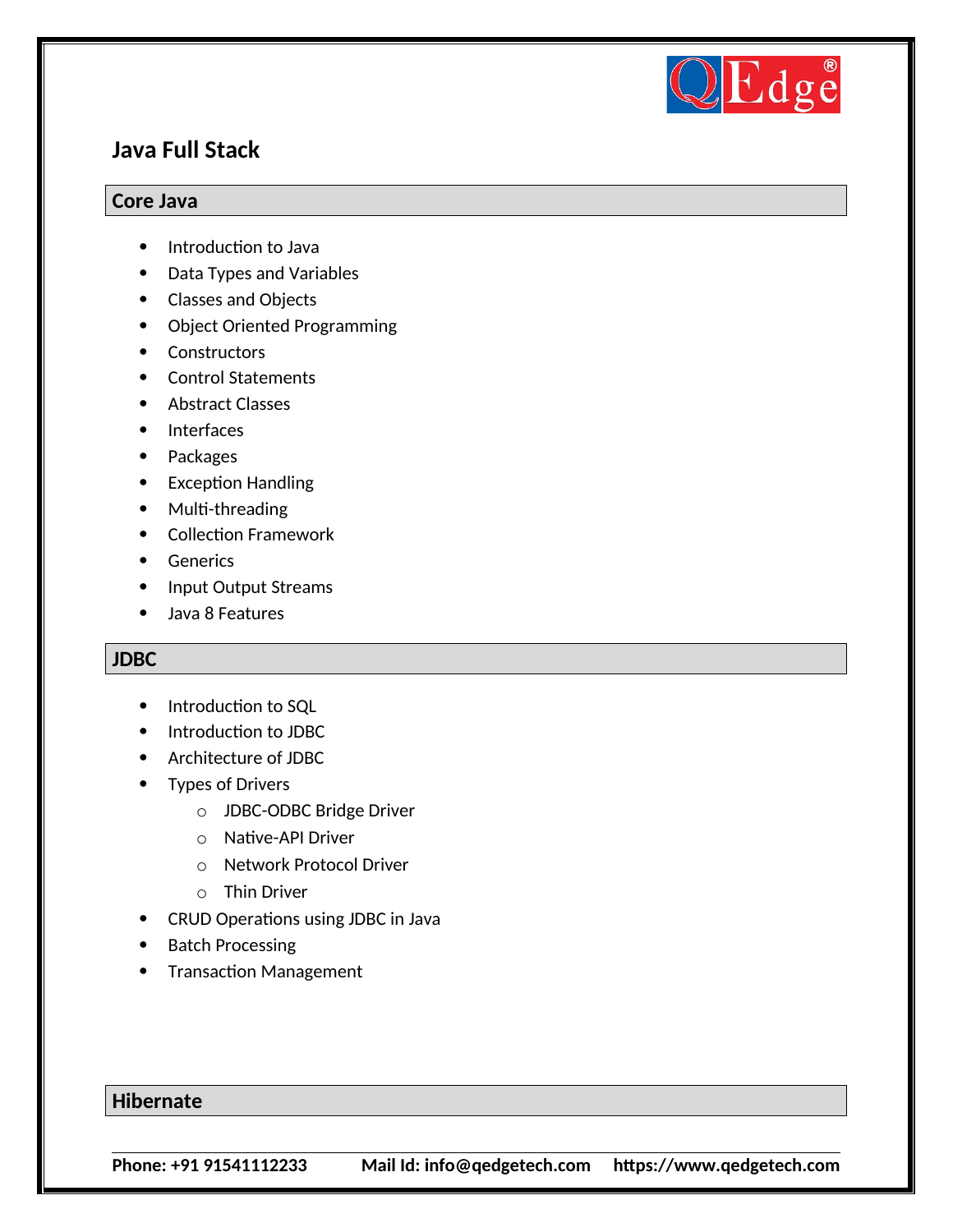

- Introduction to Hibernate
- Architecture of Hibernate
- Database CRUD Operations
- Inheritance
	- o Table per Hierarchy
	- o Table per Sub Class
	- o Table per Concrete Class
- Hibernate Relationships
	- o One-to-one
	- o One-to-many
	- o Many-to-one
	- o Many-to-many
- HQL and Restrictions
- Criteria in Hibernate

#### **Spring**

- Introduction to Spring
- Spring Core (Basic Concepts)
- Spring Core (Advanced Concepts)
- Spring Core (3.0 Annotations)
- Spring MVC
- Spring AOP
- Spring ORM
- Spring Transaction
- Spring JDBC
- Creating Views in Spring MVC

#### **Spring Boot & REST API**

- Spring Boot Introduction
- Spring Boot + Maven Hello World Example
- Creating a RESTful Web Service Example
- Common Application Properties
- How to Change Default Tomcat Server Port
- How to Change Default Context Path
- How to Reload Changes Without Restarting the Server
- How to Create/Configure a Data Source

**Phone: +91 91541112233 Mail Id: info@qedgetech.com https://www.qedgetech.com**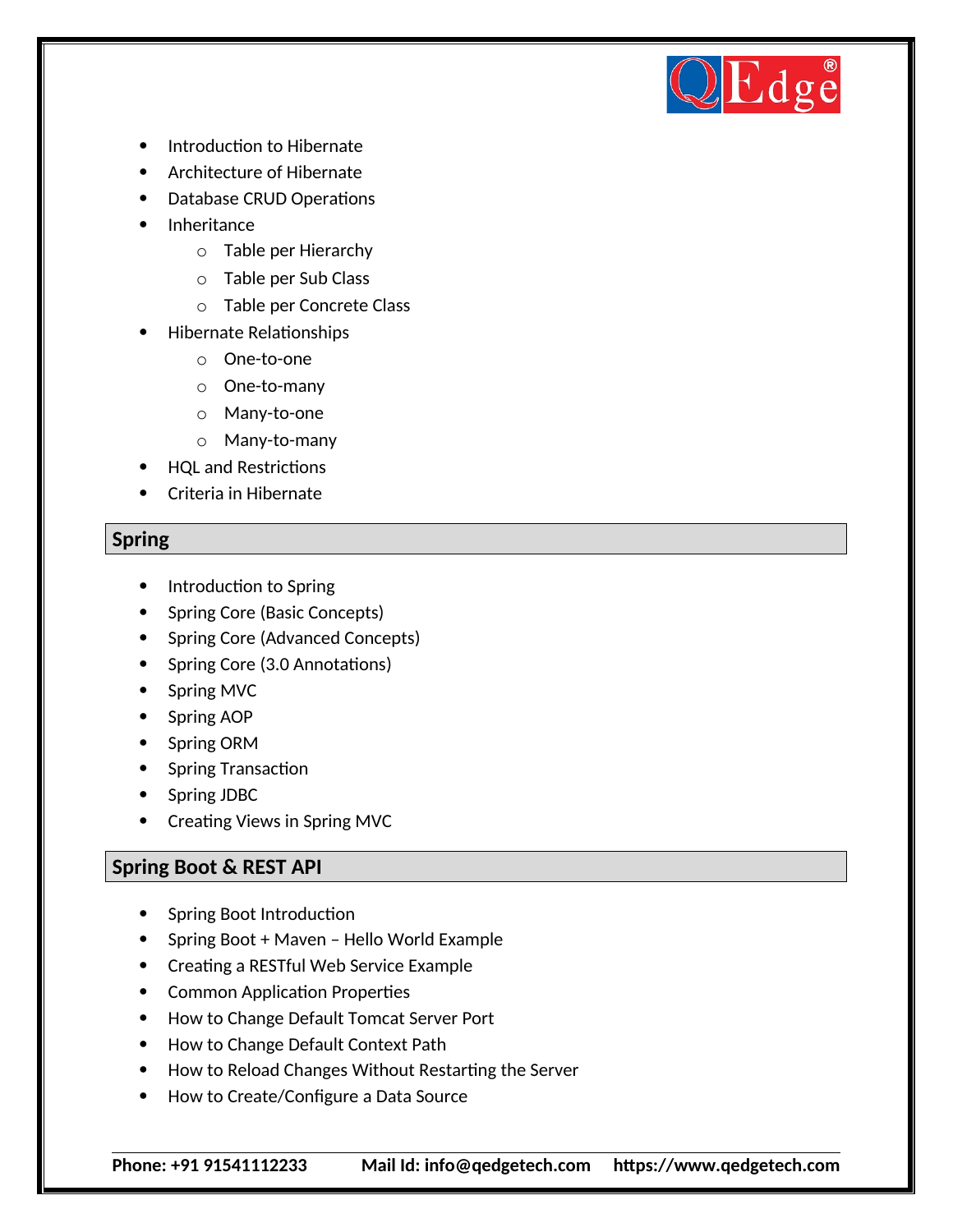

- How to Configure Multiple Data Source
- Spring Boot + Spring Security RESTful Web Service with basic Authentication
- Spring Boot + Spring Security RESTful Web Service with Database Authentication
- Spring Boot + Spring MVC + JSP Hello World Example
- Spring Boot RESTful Web Service with POST Request in JSON Example

#### **Agile Methodology**

- Agile Methodology Introduction
- Advantages & Disadvantages of Agile
- Agile Manifesto
- Agile Characteristics
- Agile SDLC
- Agile Scrum
- Agile Daily stand-up
- Product Management

#### **Tools**

- Maven
- JUnit
- Log4J
- GitHub
- Jira

#### **Databases**

- MongoDB
- MySQL

## **UI Technologies**

- Html
- JavaScript

**Phone: +91 91541112233 Mail Id: info@qedgetech.com https://www.qedgetech.com**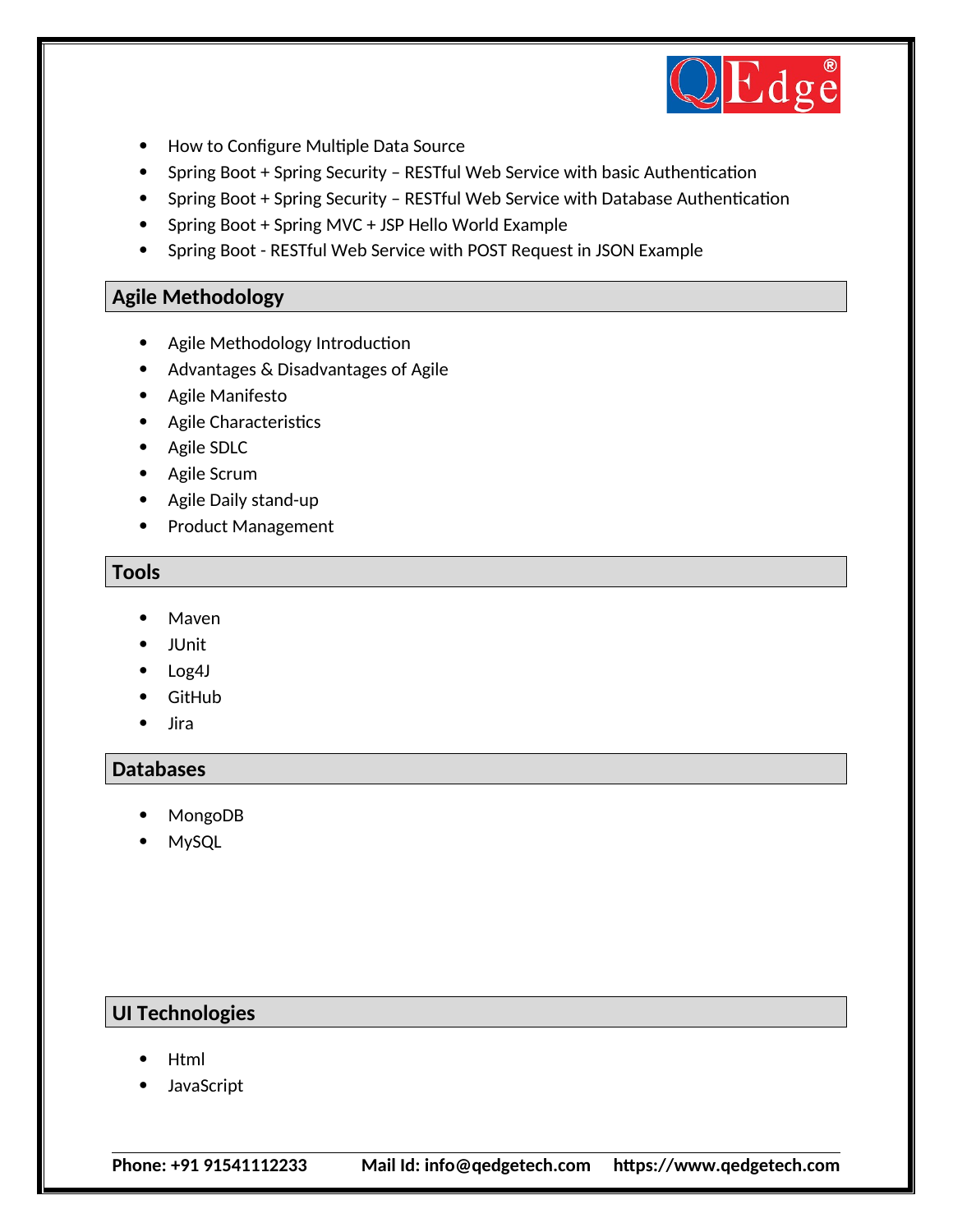

- TypeScript
- Angular

#### **Software's Required**

- $\bullet$  JDK 1.8
- Eclipse
- Apache tomcat
- MySQL database

#### **AWS Cloud Fundamentals**

- AWS Cloud Practitioner Essentials
- Introduction to Amazon web services
- Compute in the Cloud
- Global Infrastructure and Reliability
- Networking
- Storage and Databases
- Security

#### **DevOps Fundamentals**

- Introduction to DevOps
- DevOps Architecture
- DevOps Lifecycle
- Pipeline and Methodology
- Jenkins